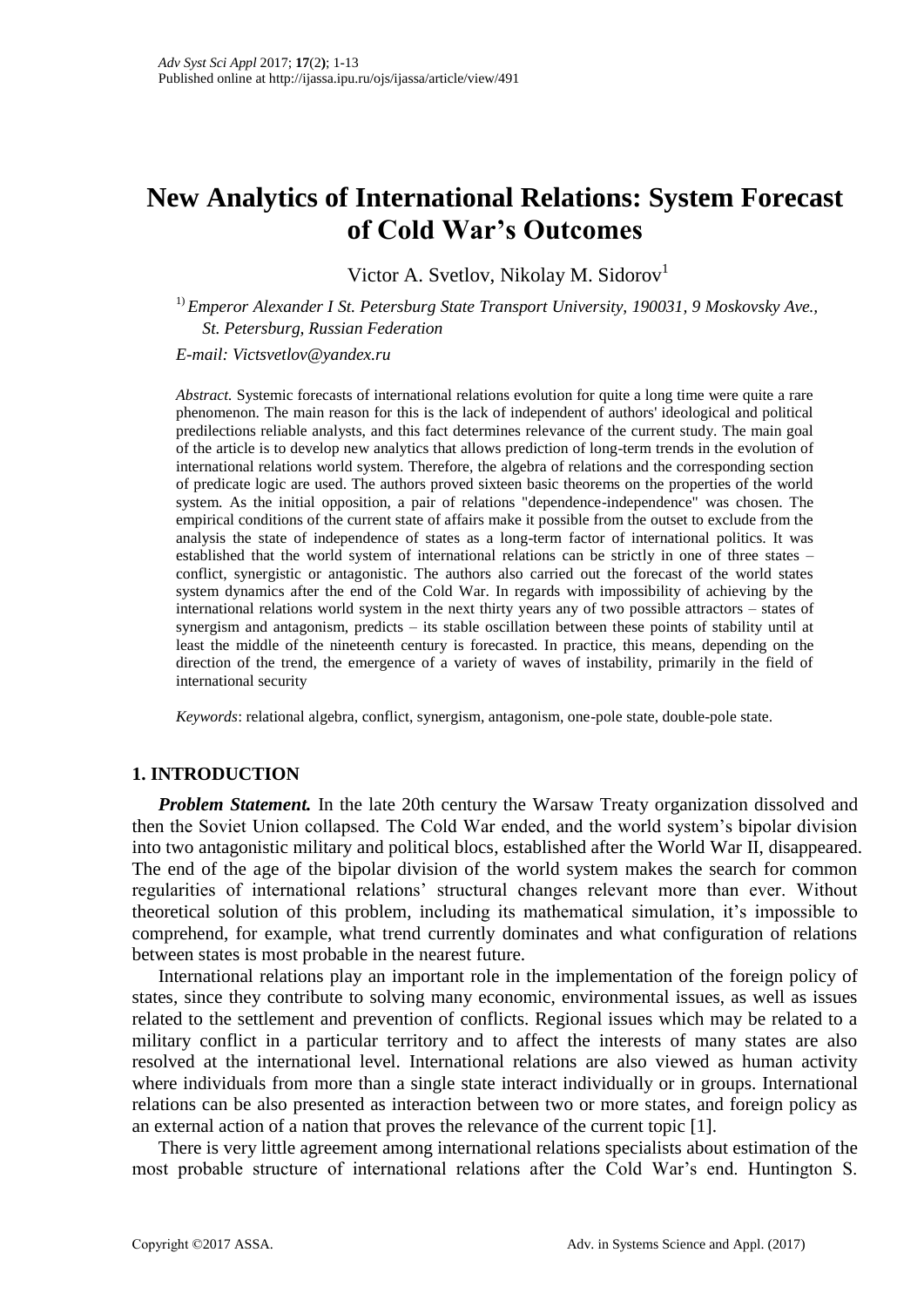distinguished the following possible configurations based on the analysis of most authoritative research paradigms [2].

• There will be one relatively harmonious world. – Fukuyama's forecast [3].

• Despite inevitable economic interaction, the cultural opposition of West and East will never disappear. – Northrop's forecast [4].

• The world system will split into many autonomous nation states, each of them will strive for survival, entering alliances with other states or augmenting its potential independently. – Waltz's forecast [5].

• The world system will sink into an utter chaos, national states will dissolve, tribal and ethnic conflicts will escalate, terrorism will become a common phenomenon, international criminal groups will appear. – Brzezinski's forecast [4].

• A polycivilizational world divided into two global groups will appear – West civilization and a small array of non-western civilizations not related to each other, in total about 7-8. National states will remain leading players on the world stage, but conflicts between them will be caused by their belonging to two specified groups. – Huntington's forecast [2].

Each of the forecasts distinguished by Huntington, including his own one, predicts a certain result of rebuilding the system of states' international relations started after the Cold War's end. There is no doubt any one of them has its more or less ample grounds. However, it's crucial that none of them is based on the system nature of changing international relations. This circumstance explains analysts' dispersed opinions on the forming historical trend and the world system's future configuration.

It is commonly known that the choice of forecast point has a substantial effect on its result. At this point we associate ourselves with American historian and theoretician Lipschutz R. who clearly demonstrated how the end of the Cold War led to the paralysis of an idea of national state and collapse of the previous system of international safety [6].

The study of issues related to international relations was a subject of high interest for scientists since ancient times: E.H. Carr, G. Morgenthau, L. Waltz, G. Clark, J.S. Nye, R. Cohen, H. Bull, A. Rapoport, J. Burton, E. Haas, A. Walfers, K. Wright, O. Holsty. A lot of modern scientists also deeply study the issues of international relations: R. Powell, S.A. Lantsov, M.A. Muntean, B. Buzan, J.B. Mannheim, R.K. Rich, M.A. Khrustalev, F. Moreau-Defarge, M. Kaplan and others.

Researchers of the concepts of dependent development (A. Cordova, O. Zunkel, F.Kh. Cardoso, etc.) believe that the main reason for most countries of the world is the "covert" use of the poorly economically developed countries by more advanced ones [7]. The study of international relations by K. Wright is based on the fact that they represent a body of knowledge with the help of which it is possible to assess and control the relationship between states. A. Kaminsky considers this from the position that international relations are decisive factors, levers, mechanisms of mutual relations and finds regularities and randomness in these relationships.

*Concept headings.* Taking into account a total absence of analogues of mathematical solution to the stated problem in literature, new analytics of system forecast of the world system's dynamics of the international relations after the Cold War's end is justified below. To this end a special discipline of predicate logic, often named logic of (binary) relations, is used. Necessary theorems are stated and proved.

Our main hypothesis is that the world system cannot have more than two points of stability represented by its synergetic and antagonistic states. The system dynamics is surprisingly simple: it either reaches one of the points and remains there for a long time or oscillates between them [8, 9].

Strange as it may seem, the suggested system forecast of Cold War's outcomes doesn't depend on the content of relations between states recorded empirically. It takes into account only structural and dynamic properties of the relations themselves [10]. That's its advantage and at the same time its drawback. The forecast's  $-$  as any mathematical model's  $-$  strength is a high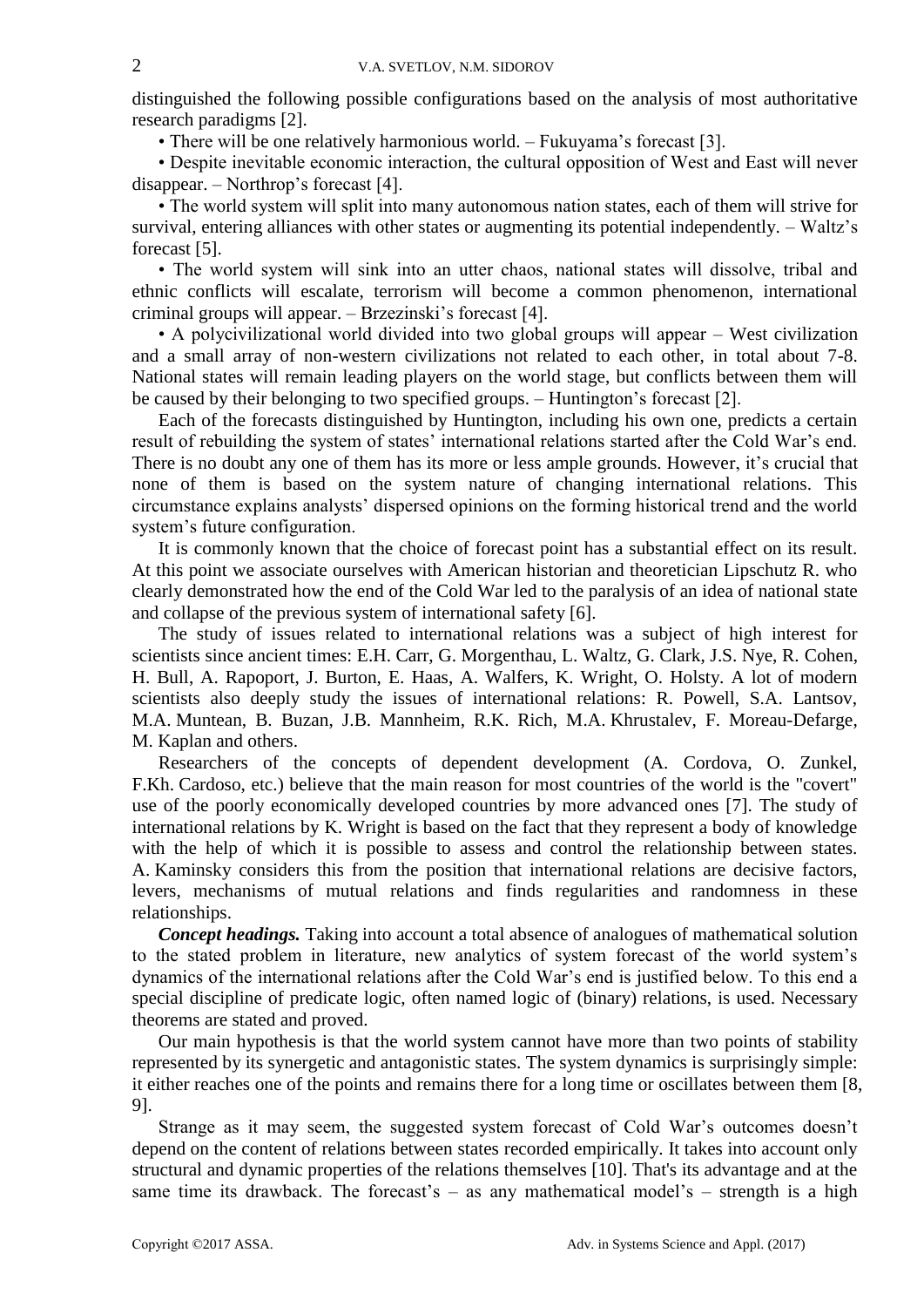degree of credibility. The weakness is that its general conclusions require particular historical, economic and political details while explaining and forecasting specific events.

## **2. MATERIALS AND METHODS**

Let  $WS = (a, b, c, ...)$  designates the world system of states denoted with symbols  $a, b, c, ...$ First of allб we're interested in possible relations between states. To this end the framework of relational algebra is used. Assuming this comment, term *WS* can be interpreted as a world system of international relations [11]. The analysis' long-run objective is statement of general laws the change of relations between states follow and determination of dominating trend after the Cold War's end.

Let *x*, *y*, *z*, ... – individual variables, running the elements *WS*; (*x*), (*Ex*) – generality and existential quantifiers, respectively. Let signs  $\neg, \rightarrow, \leftrightarrow, \otimes, \oplus$  denote complementary operations (to complete relation), entailment, equivalence, multiplication and relation addition, respectively.

Let's denote probability measure determined on the set of all subsets of the *WS* system with *Рr*. Let's set positive (*Р*), negative (*N*), conflict (*С*), relevant (*R*) and irrelevant (*IR*) relations (impact, dependence) on Cartesian product  $WS \times WS$  according to the following definitions.

**Definition 1:** *State a has a positive impact on state b if and only if probability of existence of b* providing existence of a is more than 0.5:  $Pr(b/a) > 0.5$ .

**Definition 2:** *State a has a negative impact on state b if and only if probability of existence of b* providing existence of a is less than 0.5:  $Pr(b/a) < 0.5$ .

**Definition 3:** *State a has no impact on state b (а is related to b irrelevantly) if and only if probability of existence of b providing existence of a is 0.5:*  $IR_{ab} = Pr(b/a) = 0.5$ *.* 

**Definition 4:** *State a has an impact on state b (а is related to b relevantly) if and only if state a* has a positive or negative impact on state b:  $R_{ab} = P_{ab} \oplus N_{ab}$ .

**Definition 5:** *State a is in conflict with state b if and only if a relates to b both positively and negatively:*  $C_{ab} = P_{ab} \otimes N_{ab}$ .

**Definition 6:** *States a and b are in synergetic dependence if and only if they're both related to each other only positively.*

**Definition 7:** *States a and b are in antagonistic dependence if and only if they're both related to each other only negatively.*

The categories of conflict, synergism and antagonism have a special role to play in the building of qualitative forecasts of system transformations. Conflict denotes the inner cause of system change, synergism and antagonism – stable, although opposite outcomes of conflict solution, its points of stability (attractors). The outbreak of a system conflict indicates the beginning of a system change, synergism and antagonism – achieving steady state of stability by the system. A conflict with the course of time either transfers the system to a higher or lower level of conflict or transforms it into a conflict-free – synergetic or antagonistic state.

The essence of synergism as a steady conflict-free system state reveals the following significant dynamic properties:

(1) States, which are elements of a synergetic system, all together either progress or regress.

(2) All synergetic systems with the course of time and continuous generation of energy from outside only increase their synergism and strive to remain, therefore, conflict-free.

(3) A synergetic system ceases to exist only when strengthening or weakening of all or several states becomes incompatible with ensuring general synergism of its components.

Antagonism as a steady conflict-free system state is characterized by the following distinctive dynamic properties: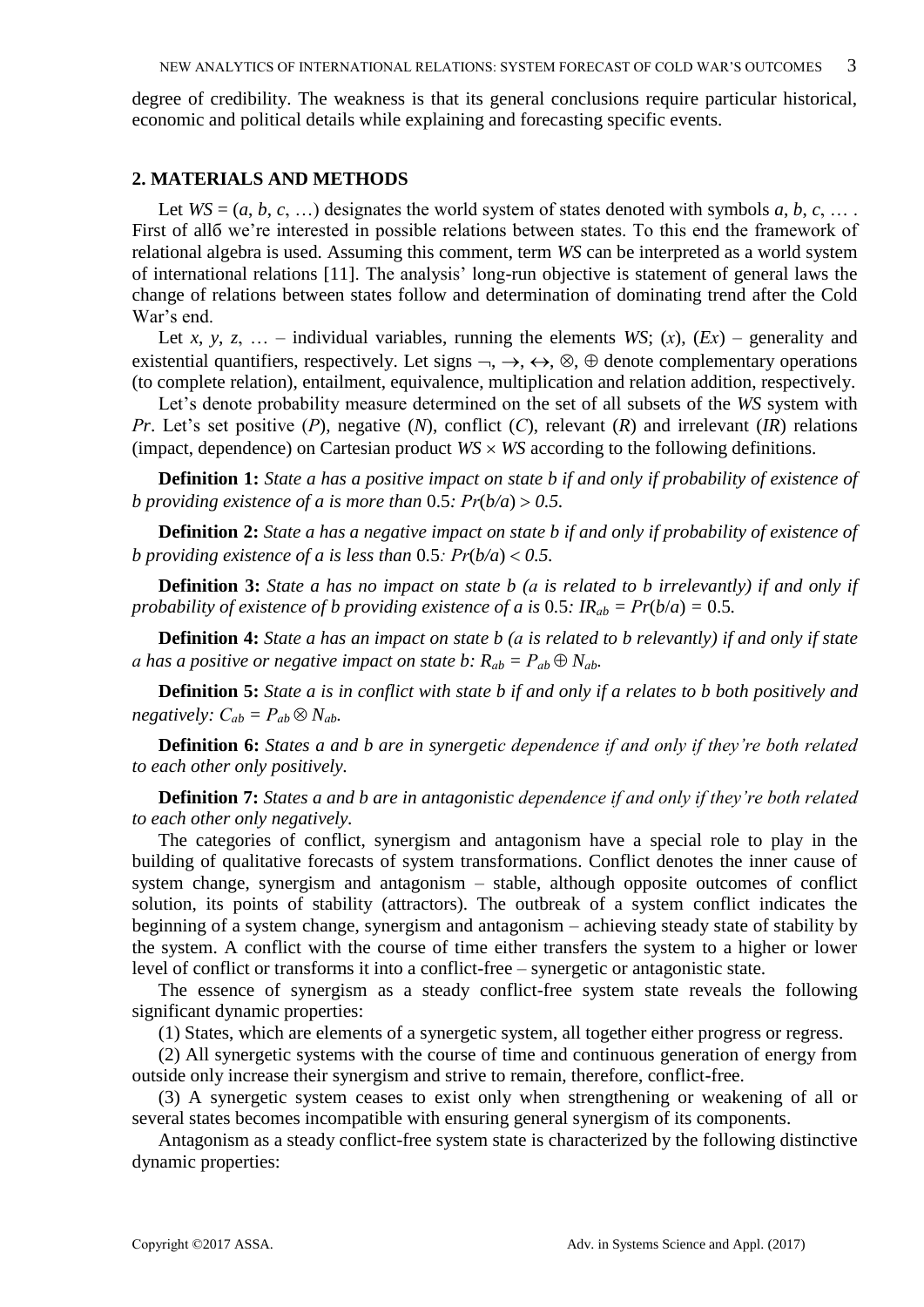(1) The progress of some states within antagonistic systems always takes place at the expense of other states' regress. This means that the one pole of antagonistic system prospers with the course of time, while the other one certainly comes down.

(2) All antagonistic systems with the course of time and continuous generation of energy from outside only increase its antagonism and strive to remain, therefore, conflict-free.

(3) An antagonistic system ceases to exist only when the degrading pole cannot stand its antagonism with the stronger pole anymore.

Let's name positive, negative relations and their additions to complete relations *initial*. Multiplicative unification of positive and negative relations with their additions can give rise to both relevant, i.e. positive or negative relations, and conflict and irrelevant relations as derivatives. All possible kinds of derivatives relations between states *a* and *b* based on their initial relations' multiplication is summarized in Table 1.

Table 1. All possible kinds of derivatives relations



Let *PL* denotes a pole (alliance, bloc, coalition) of the world system of states composed by its elements based on the combinations of certain kind of relations with *WS*.

**Definition 8:** *State a forms with state b a one-pole system if and only if a and b relate to each other only positively:*  $PL_{ab} = P_{ab} \otimes \neg N_{ab}$ . The one-pole system's extensive definition is as follows:  $PL_{xy} = (x)(y)[(x \neq y) \rightarrow (P_{xy} \otimes \neg N_{xy})].$ 

It follows from Def. 6 and Def. 8 that one-pole system can be synergetic only.

**Definition 9:** *State a forms with state b an antagonistic double-pole system if and only if a and b relate to each other only negatively:*  $PL_a \oplus PL_b = N_{ab} \otimes \neg P_{ab}$ .

The double-pole system's extensive definition is as follows:

 $PL_x \oplus PL_y = (x)(y)(z) \{[(x \neq y) \& (x \neq z)] \rightarrow [(N_{xy} \otimes \neg P_{xy})]$ 

$$
\otimes ((N_{xz} \otimes \neg P_{xz} \otimes P_{yz} \otimes \neg N_{xz})
$$

 $\bigoplus (N_{vz} \otimes \neg P_{vz} \otimes P_{xz} \otimes \neg N_{xz})\big]$ .

It follows from Def. 7 and Def. 9 that double-pole system can be antagonistic only, while each pole consists of synergetically interacting elements.

Relations introduced using Def.  $1\div 5$  can be summed up and multiplied, forming more complex relations. For the purpose of the present paper it's sufficient to determine the matrix of multiplication of the relations of various modalities (see Table 2).

**Table 2.** Relations of various modalities

|    | $\otimes$ $\begin{array}{ccc} P & N & C & R & IR \end{array}$                                                                                                                         |  |  |
|----|---------------------------------------------------------------------------------------------------------------------------------------------------------------------------------------|--|--|
|    | $\begin{array}{ccccccccccccc} & P & P & N & C & R & IR \\ N & N & P & C & R & IR \\ C & C & C & C & C & IR \\ R & R & R & C & R & IR \\ IR & IR & IR & IR & IR & IR & IR \end{array}$ |  |  |
|    |                                                                                                                                                                                       |  |  |
|    |                                                                                                                                                                                       |  |  |
|    |                                                                                                                                                                                       |  |  |
| IR |                                                                                                                                                                                       |  |  |

For example, the following system of relations, despite even number of negative relations, is nonetheless conflict: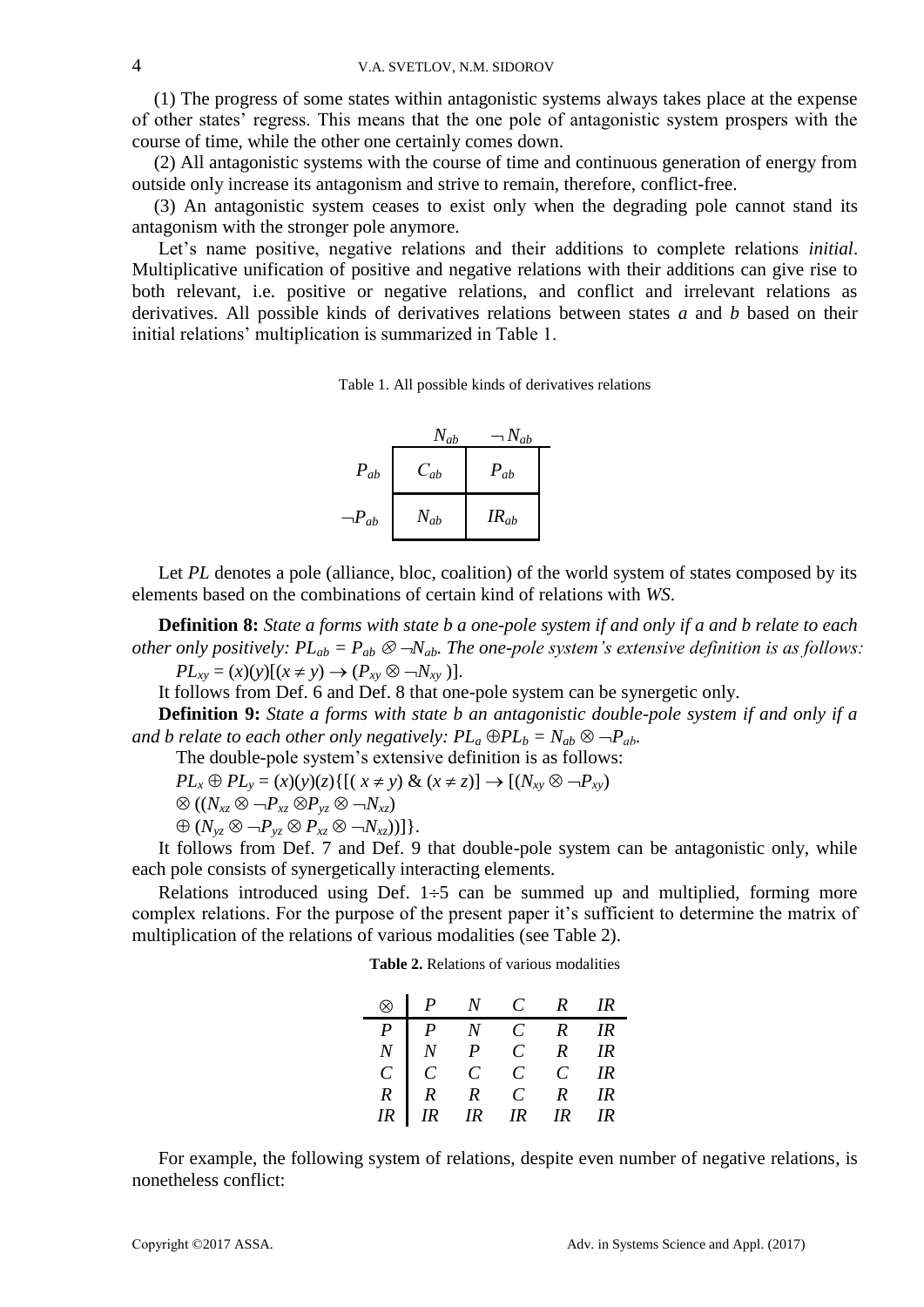*P*<sup>*⊘N⊗N*<sup>*⊘P*</sup>*P*<sup>*P*</sup>*P*<sup>*P*</sup>*P*<sup>*P*</sup>*P*<sup>*P*</sup>*P*<sup>*P*</sup>*P*<sup>*P*</sup>*P*<sup>*P*</sup>*P*<sup>*P*</sup>*P*<sup>*P*</sup>*P*<sup>*P*</sup>*P*<sup>*P*</sup>*P*<sup>*P*</sup>*P*<sup>*P*</sup>*P*<sup>*P*</sup>*P*<sup>*P*</sup>*P*<sup>*n*</sup>*P*<sup>*n*</sup>*P*<sup>*n*</sup>*P*<sup>*n*</sup>*n*<sup>*n*</sup>*n*<sup>*n*</sup>*n*<sup>*n*</sup>*n*<sup>*n*</sup>*n*<sup>*n*</sup>*n*<sup>*n*</sup>*n*</sup>

- = [*NN*]*PRPC*
- $=$   $[P \otimes P] \otimes R \otimes P \otimes C$
- $=$   $[P\otimes R]\otimes P\otimes C$
- $=$   $[R\otimes P]\otimes C$
- $=$   $R \otimes C$
- $=$   $\Gamma$

It follows from Table 2 that the relation of irrelevance *IR* is the most stable: being multiplied by any relation, it always remains. It can be considered a peculiar null (dominant) relation in the logic of studied relations between states. Gaining complete independence as distinct from other types of relations offers a solution to all international problems: a state can have no difficulties in relations with neighbors, if only it exists independently of them.

The second most stable is *C* conflict relation. It dominates all types of relations, except for irrelevance relation *IR*. Conflict stability before all other dependence relations confirms a worldly wisdom: it's easy to come into conflict, but difficult to come out of it [12].

The relation of relevant (positive or negative) relationship *R* is the next in the hierarchy of stability. This combined relation dominates only positive and only negative relations, giving up in stability only to irrelevance and conflict relations.

The relationships of positive relation *Р* and relevant relation *R* are reflexive, symmetrical and transitive, i.e. they're a relation of equivalence. It is two types of relations (and only them) that create a basis for emergence of a stable system of international relations. Strictly speaking, each of them is only necessary, but they can become adequate grounds for international stability if conditions are right.

The relation of negative relation *N* is neither reflexive nor transitive, but it is symmetrical. The relations of irrelevant relation *IR* and conflict *С* are not reflexive, but symmetrical and transitive. These types of relations do not form equivalence classes and in no event can ensure uprising – let alone ensuring – of stable world order.

It follows from the above that the problem of searching for stable architecture of the world system *WS* is mathematically comes to breakdown of all states into many non-crossing and jointly exhaustive classes (poles) offering equivalence. Only two relations (from the considered above) have the equivalence property – the relations of relevance *R* and positive *P* relation. It means that each of them may become not only necessary but adequate grounds for dividing the world system *WS* into non-crossing and jointly exhaustive classes if conditions are right. This result is notable on its own, since it indicates relevance (positive or negative dependence) and positive dependence of states as two indispensable and, notably, only conditions of the international relations' system stability [13].

The relations of positive (*P*) and negative (*N*) relevance represent peculiar atoms, various combinations of which give rise to all the rest types of relations (Compare Tables 1 and 3).

|                     | <b>Table 0.</b> The relations of positive $\langle T \rangle$ and negative $\langle T \rangle$ relevance |                                                         |                          |  |  |  |
|---------------------|----------------------------------------------------------------------------------------------------------|---------------------------------------------------------|--------------------------|--|--|--|
| $U =$ all relations |                                                                                                          |                                                         |                          |  |  |  |
|                     | $R =$ relevant                                                                                           | $IR =$ irrelevant                                       |                          |  |  |  |
|                     | Conflict                                                                                                 | Conflict-free                                           | $(\neg P\otimes \neg N)$ |  |  |  |
|                     | $C = (P \otimes N)$                                                                                      | $\neg C = (P \otimes \neg N) \oplus (\neg P \otimes N)$ |                          |  |  |  |

**Table 3.** The relations of positive (*P*) and negative (*N*) relevance

Let's state the main theorems of the logic of international relations necessary for system forecast justification. However, it should be noted that in a nonformal sense the logic of relations between states is principally the same as the logic of interpersonal relations that are governed by four well-known rules of "the golden rule of morals" [1]:

- 1. The friend of my friend is my friend.
- 2. The friend of my enemy is my enemy.
- 3. The enemy of my friend is my enemy.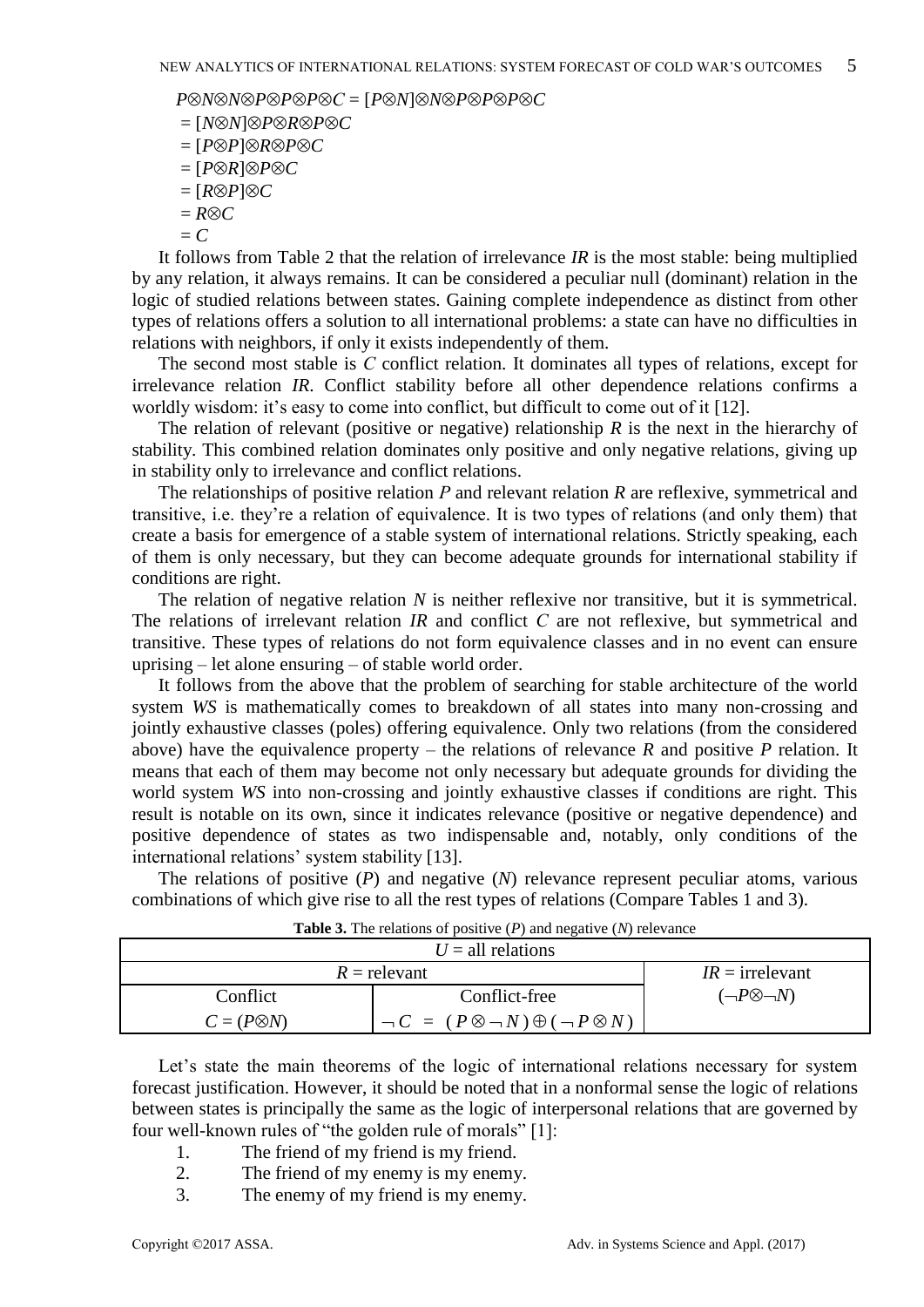4. The enemy of my enemy is my friend.

**Тheorem 1:** *In the world system WS states are dependent on each other if and only if it's false that they're independent on each other:*

 $(x)(y)$   $(R_{xy} \leftrightarrow \neg IR_{xy})$ . **Proof:** 1.  $(x)(y)$   $R_{xy}$  (assumption of direct proof) 2.  $(x)(y)$  –  $-R_{xy}(1)$ 3.  $(x)(y)$   $\rightarrow$   $\rightarrow$   $[(Pr(y/x) > 0.5) \oplus (Pr(y/x) < 0.5)]$  (2, Def. 4) 4.  $(x)(y)$   $\neg$   $[Pr(y/x) = 0.5]$  (3, Def. 3) 5.  $(x)(y)$   $\neg IR_{xy}$  (4, Def. 3) 6. The proof of converse implication is analogous. QED

According to theorem 1, dependent states form an equivalent class, the common feature (relevance of relations) of which is not typical for none independent state (see Table 3). From this perspective, being independent means having neither positive nor negative, nor conflict relations with any other state of the world system *WS*.

**Тheorem 2:** *In the world system WS dependent states are positively related to each other if and only if it's false that they're negatively related to each other:*

 $(X)(y)$   $(P_{xy} \leftrightarrow \neg N_{xy})$ . **Proof:** 1.  $(x)(y)$   $P_{xy}$  (assumption of direct proof) 2.  $(x)(y)$  –  $-P_{xy}(1)$ 3.  $(x)(y)$  —  $-[Pr(y/x) > 0.5]$  (2, Def. 1) 4.  $(x)(y)$   $\rightarrow$   $IR_{xy}$   $\otimes$   $\rightarrow$   $[Pr(y/x) \le 0.5]$  (3, assumption of dependency) 5.  $(x)(y)$   $\neg$   $[Pr(y/x) < 0.5]$   $(4, T 1)$ 6.  $(x)(y)$   $\neg N_{xy}$  (4, Def. 2) 7. The proof of converse implication is analogous. QED

According to theorem 2, positively related states among dependent states form their own equivalent class, the common feature of which (positive relevance) is not typical for none negatively dependent state. This theorem states that positive dependence is not the only type of dependence. There are also such types as conflict and antagonism, including not only positive but also negative relations of states.

**Тheorem 3:** *In the world system WS pairs of dependent states are conflict-free if and only if they're related in each pair either only positively or only negatively:*

 $(x)(y) \{ (R_x, \otimes \neg C_x) \leftrightarrow [(P_x, \otimes \neg N_x) \oplus (\neg P_x, \otimes N_x)] \}.$ **Proof:** 1.  $(x)(y)$  ( $R_{xy} \otimes \neg C_{xy}$ ) (assumption of direct proof) 2.  $(x)(y)$   $[(P_{xy} \oplus N_{xy}) \otimes \neg (P_{xy} \otimes N_{xy})]$   $(1, \text{Def. } 4 \text{ and } 5)$ 3.  $(x)(y)$   $[(P_{xy} \oplus N_{xy}) \otimes (-P_{xy} \oplus -N_{xy})]$  (2) 4.  $(x)(y)$   $[(P_{xy} \otimes \neg N_{xy}) \oplus (\neg P_{xy} \otimes N_{xy})]$  (3) 5. The proof of converse implication is analogous. QED

According to theorem 3, two interdependent states form an elementary dynamic cycle, which is conflict-free in two cases: either two ways of cycle are positive (synergism occurrence) or they're both negative (antagonism occurrence). It is obvious that pairwise conflict-free nature of states does not generally guarantees the conflict-free nature of the whole world system *WS*.

**Тheorem 4:** *In the world system WS, which is in conflict, each state is in a negative selfreference:*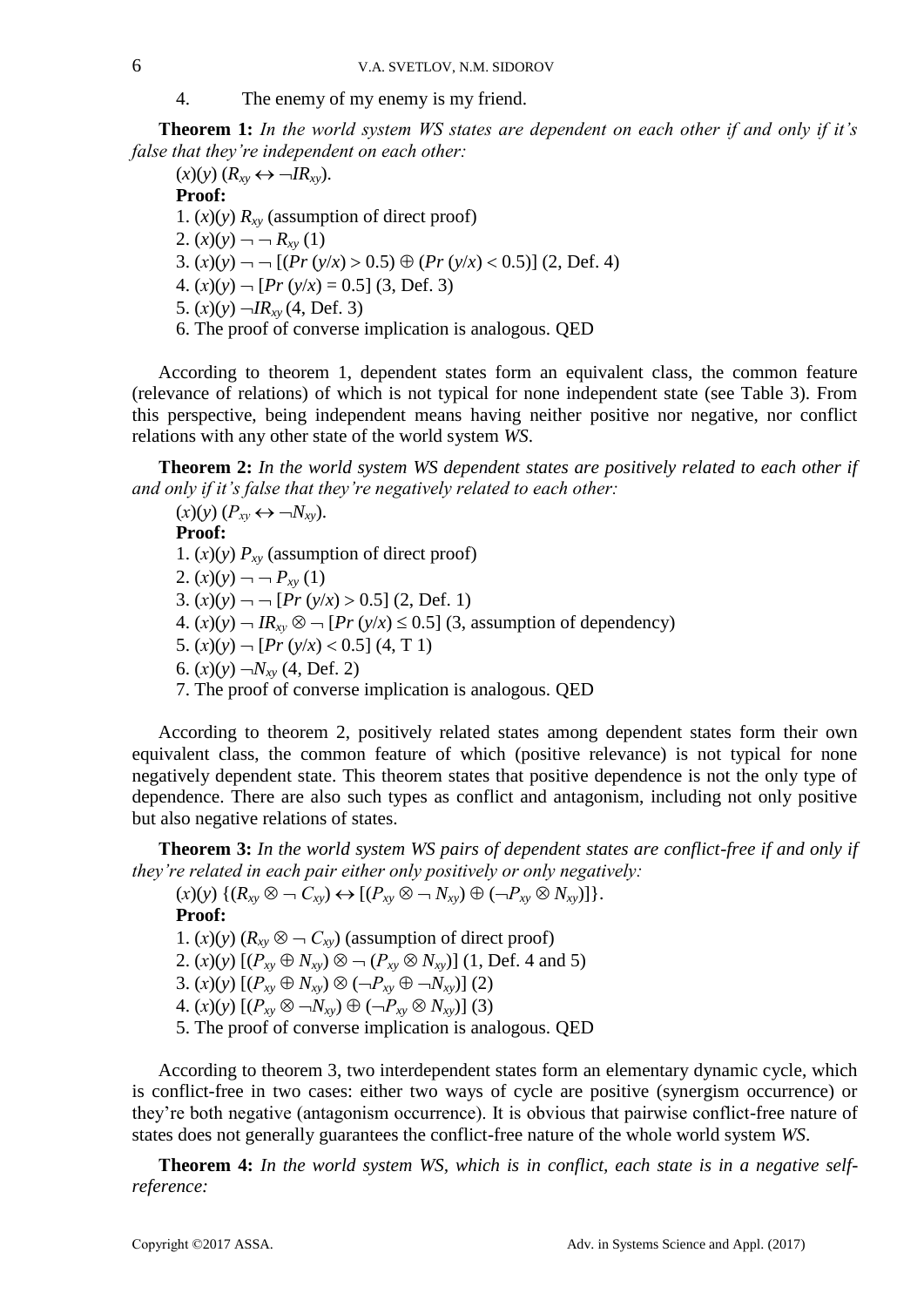$(X)(y) \n C_{xy} \rightarrow N_{xy}$ . **Proof:** 1.  $(x)(y)$   $C_{xy}$  (assumption of direct proof) 2.  $(x)(y)$   $(P_{xy} \otimes N_{xy})$  (1, Def. 5) 3.  $(x)(y)$  ( $P_{xy} \otimes N_{yx}$ ) (2, symmetry of relation  $N_{xy}$ ) 4.  $(x)(y)$   $[(P_{xy} \otimes N_{yx}) \rightarrow N_{xx}]$  (theorem of logic of relations) 5. (*х*)*Nxх* (3, 4) QED

Theorem 4 indicates a required feature of the world system's conflict state: each its element is a relation of negative converse relation with itself. It means that whatever measures a nation in such a state may take, it will only aggravate its situation, thereby, escalating the system conflict.

**Тheorem 5:** *In the world system WS, which is conflict-free, each state is in a positive selfreference:* 

 $(x)$   $P_{xx}$ . **Proof:** (*CPr* – calculus of probability) 1.  $(Ex)$   $\neg$   $P_{xx}$  (assumption of indirect proof) 2.  $(Ex)$   $(N_{xx} \otimes IR_{xx})$  (1) 3.  $(Ex)$   $[(Pr(x/x) \le 0.5) \otimes (Pr(x) > 0)]$   $(1, 2, CP, Def. 2)$ 4. (*Ex*)  $[Pr(x/x) \le 0.5]$  (3) 5.  $(Ex)$   $[Pr(x) > 0]$  (4) 6. (*x*) [is  $Pr(x) > 0$ ,  $Pr(x/x) = 1$ ] (theorem  $CPr$ ) 7. (*x*)  $Pr(x/x) = 1 (5, 6)$ 8. Contradiction (4, 7) 9. (*х*) *Рхх* (1, 8). QED

Theorem 5 indicates a required feature of the world system's conflict-free state: each its element should be in a relation of positive converse relation with itself. Тheorem 5 expresses a peculiar principle of state (self) preservation. In order to prosper each state must be able to support itself, advocate its interests, maintain consistent relations with its friends and enemies.

**Тheorem 6.** *The world system WS is conflict-free if and only if it has none negative relation:*

 $(x)(y)$   $\left(\neg N_{xy} \leftrightarrow \neg C_{xy}\right).$ **Proof:** 1.  $(x)(y)$   $\neg N_{xy}$  (condition) 2.  $(x)(y)$   $\neg N_{vx}$  (1, symmetry of relation  $N_{xv}$ ) 3.  $(x)(y)$  ( $\neg N_{xy} \otimes \neg N_{yx}$ ) (1, 2) 4.  $(x)(y)$   $[(N_{xy} \otimes N_{yx}) \rightarrow P_{xx}]$  (theorem of logic of relations) 5.  $(x)(y) P_{xx} (3, 4)$ 6.  $(x)$   $\neg N_{xx}$  (5, T 2) 7. (*Ех*)(*Еy*) *Cxy* (assumption of indirect proof) 8. (*Ех*)(*Еy*) (*Nxy Рху*) (2, Def. 5) 9.  $(Ex)(Ey)$   $[(N_{xy} \otimes P_{yx}) \rightarrow N_{xx}]$  (theorem of logic of relations) 10.  $(Ex) N_{rr} (8, 9)$ 11. Contradiction (6, 10) 12.  $(x)(y) - C_{xy} (7, 11)$ 13. The proof of converse implication is analogous. QED

The absence of negative relations in the world system *WS* is an indispensable and sufficient conditions for its conflict-free environment. This statement is fair for the admitted above assumptions on positive and negative relations as primary ones for systems of any type. However, a deeper analysis shows that a conflict is possible even when a system has only positive relations, which vary in its impact (see [1]).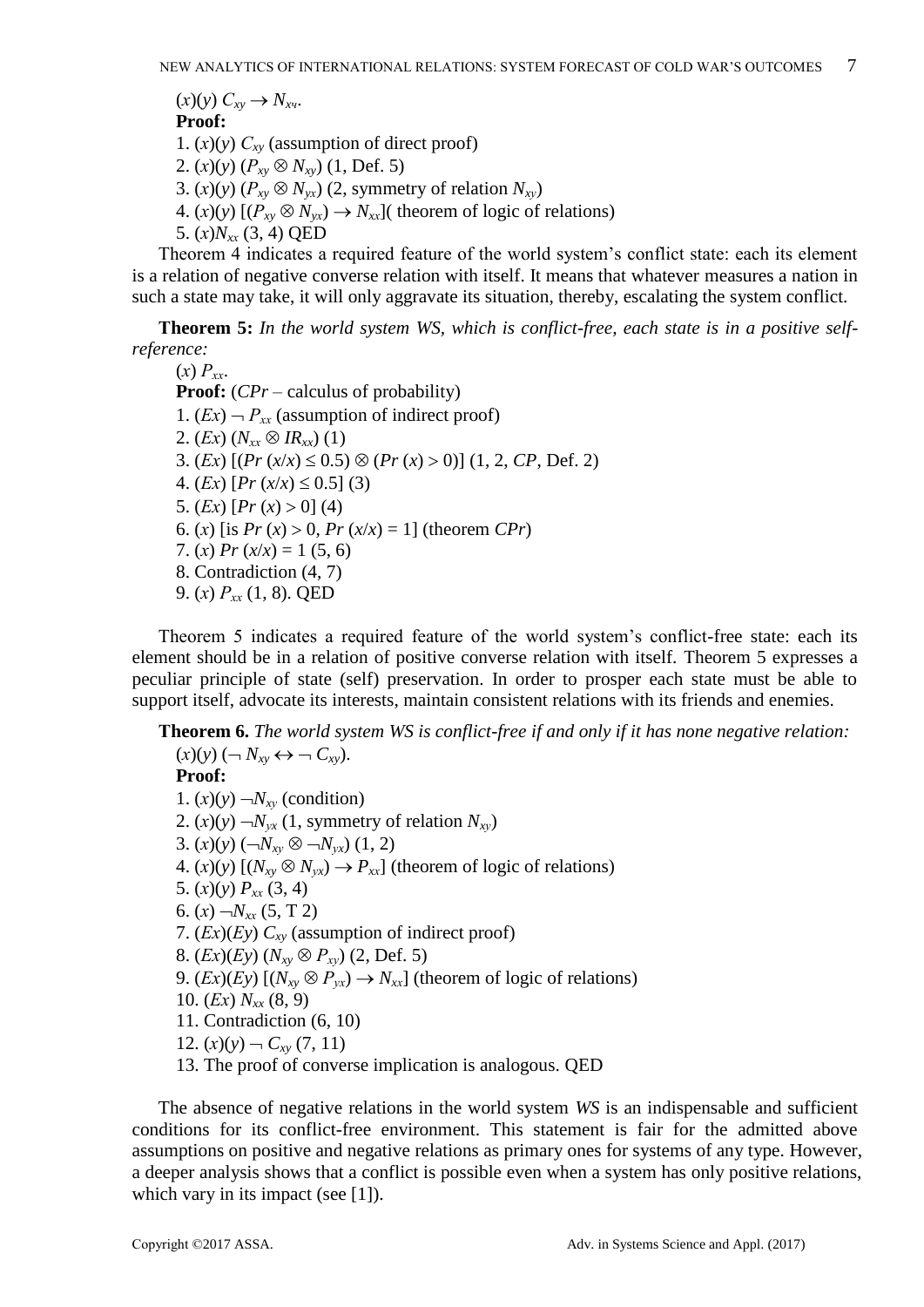**Тheorem 7:** *The world system WS is conflict-free if and only if it has only positive relations:*   $(x)(y)$   $(P_{xy} \leftrightarrow \neg C_{xy})$ .

**Proof:**

Follows from the combination of Тheorem 2 and Theorem 6. QED

A system that has only positive relations is synergetic. It is known that synergism can have both positive and negative effects. In the former case the system with its elements progresses, in the latter – degrades. Thus the system's conflict-free state doesn't guarantee its positive development trend.

**Тheorem 8:** *The world system WS is conflict if and only if none of the states is independent on each other:* 

 $(x)(y) (C_{xy} \rightarrow \neg IR_{xy}).$ **Proof:** 1.  $(x)(y)$   $C_{xy}$  (assumption of direct proof) 2.  $(x)(y)$   $(N_{xy} \otimes P_{xy})$   $(1, \text{Def. } 5)$ 3.  $(x)(y)$   $[(N_{xy} \otimes P_{xy}) \rightarrow (N_{xy} \oplus P_{xy})]$  (theorem of logic of relations) 4.  $(x)(y) (N_{xy} \oplus P_{xy}) (2, 3)$ 5. (*х*)(*y*) *Rxy* (4, Def. 4) 6.  $(x)(y)$   $\rightarrow$   $IR_{xy}$  (5, T1). QED

According to theorem 8, a conflict is possible not only between dependent states. In other words, dependence is an indispensable, although not sufficient condition of conflict. Dependence between states is potential of not only conflict-free but also conflict development. If several states become members of the same economic, political or war system, they not only benefit from mutual cooperation but also increase chances for conflicts between themselves. It explains why every union, stable as it may be conceived, dissolves sooner or later.

**Тheorem 9:** *The world system WS is conflict free if it is consists of states dependent on each other:*

 $(X)(y)$   $(IR_{xy} \rightarrow \neg C_{xy}).$ **Proof:**

Theorem T9 is a contraposition to theorem T8 and, therefore, is equivalent to it. QED

According to theorem 9, independence and conflict environment are incompatible system features. Theorems 8 and 9 highlight state's independence as the only guaranteed solution to any international conflict. However, this formula for establishing a stable world order can scarcely be put into practice worldwide. Achieving complete independence by all states in the foreseeable future seems a utopian project because of the evident scarcity of resources necessary for progressive development. It means that strengthening of world economy's globalization tendencies will certainly enhance the likelihood of international conflicts among its members.

**Тheorem 10:** *If each state of the world system WS is in a positive self-reference, the system is conflict-free:* 

 $(X)(y)$   $(P_{xx} \rightarrow \neg C_{xy})$ . **Proof:** 1.  $(x)P_{xx}$  (condition) 2. (*Ех*)(*Еy*) *Сху* (assumption of indirect proof) 3. (*Ех*)(*Еy*) (*Nxy Рху*) (3, Def. 5) 4.  $(Ex)(Ey)$   $(N_{xy} \otimes P_{yx})$  (symmetry of relation  $P_{xy}$ ) 5.  $(Ex)(Ey)$   $[(N_{xy} \otimes P_{yx}) \rightarrow N_{xx}]$  (theorem of logic of relations) 6. (*Ех*) *Nxх* (4, 5) 7.  $(Ex) \neg P_{xx}$  (6, T 2) 8. Contradiction (1, 7)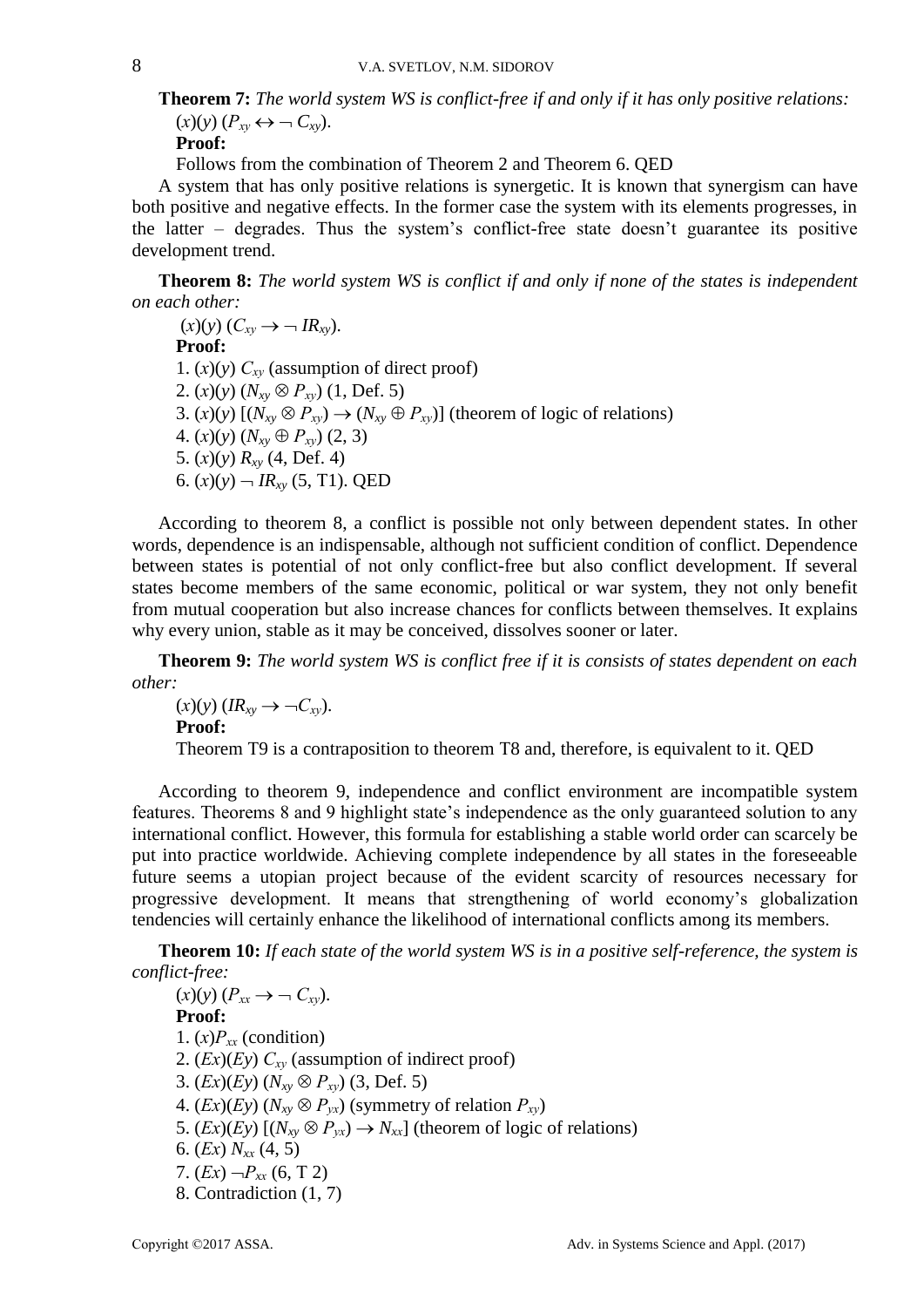9.  $(x)(y)$  –  $C_{xy}$  (2, 8). QED

According to theorem 10, positive self-reference of each state is a sufficient feature of a conflict-free state of the world system *WS*. If we translate the "positive self-reference" term into the language of international relations, it means a positive effect of state's self-regulation resulting from successful combination of system-wide and national interests.

**Тheorem 11:** *The world system WS is conflict-free if and only if all states are dependent and each of them is in a positive self-reference:* 

 $(x)(y)$   $[(P_{xx} \otimes R_{xy}) \leftrightarrow \neg C_{xy})]$ . **Proof:** 1. (*x*)(*y*) ( $P_{xx} \otimes R_{xy}$ ) (assumption) 2.  $(x)(y)$   $[(P_{xx} \otimes R_{xy}) \rightarrow G_{xy}]$  (T10)  $3. - C_{xy}(1, 2)$ 4. The proof of converse implication is analogous. QED

According to theorem 11, in case of dependence positive self-reference is not only a sufficient but at the same time necessary condition of conflict-free existence. Collapses of coalitions always start when some of its members loose positive self-reference for one reason or another. For example, *Brexit* took place when about a half of British population stopped to feel self-identification regarding membership in the EEC.

**Тheorem 12:** *If the world system of interdependent states WS has exactly one pole, it is conflict-free:* 

 $(x)(y)$   $(PL_{xy} \rightarrow \neg C_{xy}).$ **Proof:** 1.  $(x)(y)$  *PL*<sub>*xy*</sub> (assumption of direct proof) 2.  $(x)(y)$   $(P_{xy} \otimes \neg N_{xy})$   $(1, \text{Def. } 6)$ 3.  $(x)(y)$   $[(P_{xy} \otimes \neg N_{xy}) \rightarrow \neg C_{xy}]$  (conclusion of theorem T6 and T7) 4.  $(x)(y)$   $\neg C_{xy}$  (2, 3). QED

Theorem 12 states that the absence of conflict in the community of dependent states is a necessary condition of one-pole and, therefore, synergetic systems. If the world economy achieved a complete and universally beneficial state of globalization for all *WS* states, and their political regimes and institutes corresponded to and supported it, the mentioned one-pole and synergetic word order would appear. In such a world order conflict would be impossible.

**Тheorem 13:** *If the world system of interdependent states WS has exactly two poles, it is conflict-free:* 

 $(x)(y)$   $[(PL_x \oplus PL_y) \rightarrow \neg C_{xy}]$ . **Proof:** 1.  $(x)(y)$  ( $PL_x \oplus PL_y$ ) (assumption of direct proof) 2.  $(x)(y)$   $(N_{xy} \otimes \neg P_{xy})$   $(1, \text{Def. 7})$ 3.  $(x)(y) (N_{xy} \otimes N_{xy}) (2, T2)$ 4.  $(x)(y) (N_{xy} \otimes N_{xy}) \rightarrow P_{xy}$  (logic of relations theorem) 5.  $(x)(y) P_{xy} (3, 4)$ 6. (*x*)(*y*)  $[P_{xy} \rightarrow (\neg N_{xx} \otimes P_{xx} \otimes \neg N_{yy} \otimes P_{yy})]$  (logic of relations theorem) 7.  $(x)(y)$  ( $\neg N_{xx} \otimes P_{xx} \otimes \neg N_{yy} \otimes P_{yy}$ ) (5, 6) 8. (*x*)(*y*)  $[(-N_{xx} \otimes P_{xx} \otimes -N_{yy} \otimes P_{yy}) \rightarrow -C_{xy}$  (conclusion of theorem T6 and T7) 9.  $(x)(y)$   $\neg C_{xy}$  (7, 8). QED

Theorem 13 is of important methodological value. It proves that antagonism, which everyone's prone to identify with conflict, is actually one of its (in addition to synergism)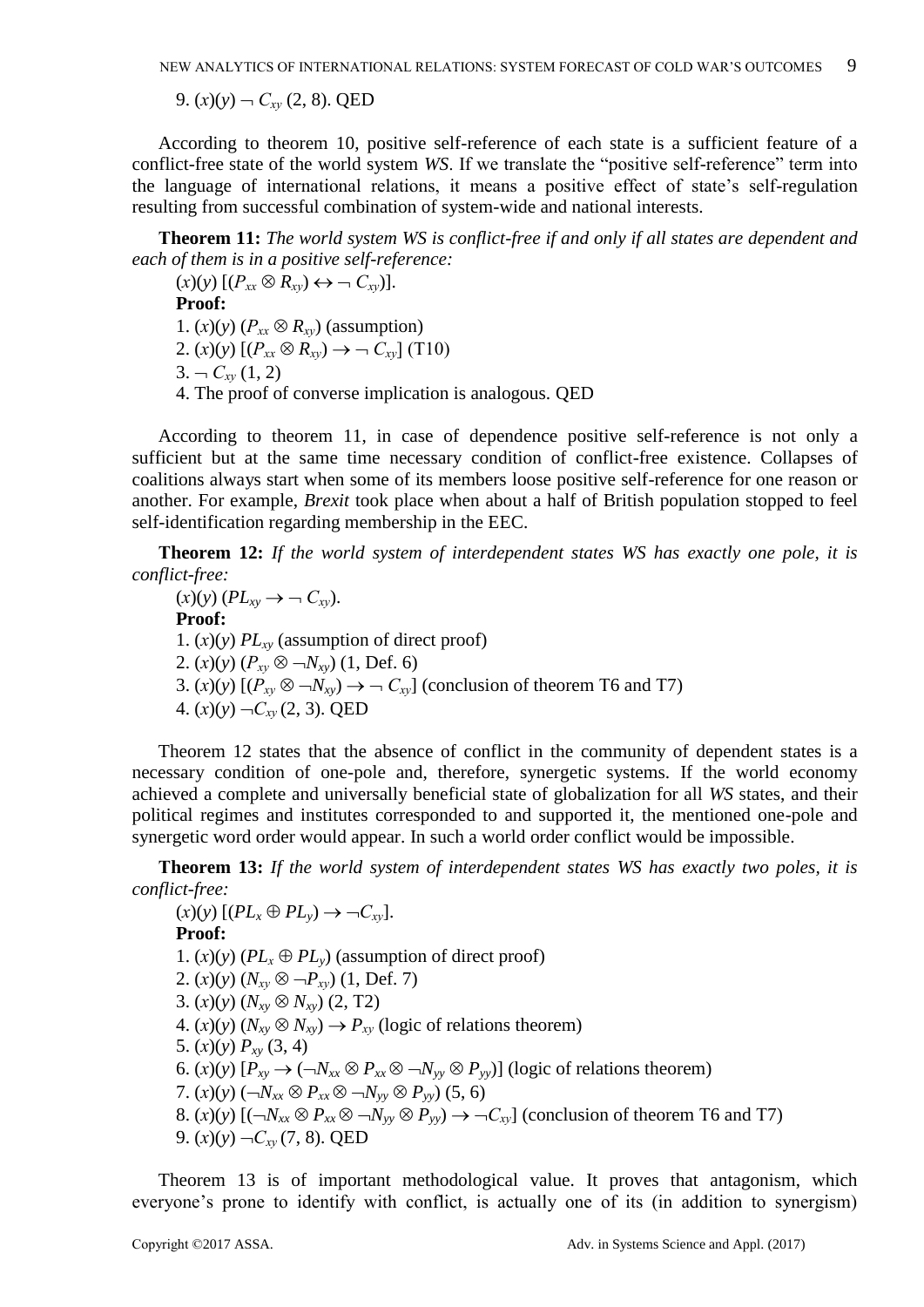oppositions. Like synergism, antagonism features high resistance and ceases to exist until one of antagonists dies out or stops fighting because of eclipse of powers and resources depletion. The Cold War between the Soviet Union and USA and its allies that lasted a little more than 40 years and ended only with the collapse of the Soviet Union, can be a case in point, demonstrating antagonism stability.

**Тheorem 14:** *If the world system of interdependent states WS is polarized into one or two poles, it is conflict-free:* 

 $(X)(y)$   $[(PL_{xy} \oplus (PL_x \oplus PL_y)) \rightarrow \neg C_{xy}]$ **Proof:**

Follows from the combination of theorems 12 and 13. QED

The meaning of theorem 14 is that the absence of conflict in the system of international relations of interdependent states can be a consequence of only two causes – its one-pole (synergetic) or double-pole (antagonistic) organization.

**Тheorem 15:** *The world system of interdependent states WS is conflict-free if only it is polarized into one or two poles:* 

 $(x)(y) \left[ \neg C_{xy} \rightarrow (PL_{xy} \oplus (PL_x \oplus PL_y)) \right].$ **Proof:** 1.  $(x)(y)$   $\neg C_{xy}$  (condition) 2.  $(Ex)(Ey)$   $\neg$   $[PL_{xy} \oplus (PL_x \oplus PL_y)]$  (assumption of indirect proof) 3.  $(Ex)(Ey)$   $[-PL_{xy}\otimes -(PL_x\oplus PL_y)]$  (2) 4.  $(Ex)(Ey)$   $[ \neg (P_{xy} \otimes \neg N_{xy}) \otimes \neg (N_{xy} \otimes \neg P_{xy}) ]$  (3) 5.  $(Ex)(Ey) [(-P_{xy} \oplus N_{xy}) \otimes (-N_{xy} \oplus P_{xy})]$  (4) 6.  $(Ex)(Ey)$   $[(N_{xy} \oplus N_{xy}) \otimes (P_{xy} \oplus P_{xy})]$  (5, T 2) 7.  $(Ex)(Ey) (N_{xy} \otimes P_{xy})$  (6) 8. (*Ех*)(*Еy*) *Схy* (7, Def. 5) 9. Contradiction (1, 8) 10.  $(x)(y)$   $[PL_{xy} \oplus (PL_x \oplus PL_y)]$  (2, 9). QED

Theorem 15 is converse to theorem 14. It establishes that if the system of international relations is conflict-free, it means it is either one-pole (synergetic) or double-pole (antagonistic).

**Тheorem 16:** *The world system of interdependent states WS is conflict-free if and only if it's polarized into one or two poles:* 

 $(X)(y)$   $[(PL_{xy} \oplus (PL_x \oplus PL_y)) \leftrightarrow \neg C_{xy}]$ **Proof:** Follows from the combination of theorems 14 and 15. QED

The important meaning of theorem 16, which can be called central one for our forecast justification, is that it determines necessary and sufficient conditions of conflict-free development of the system of international relations – synergism within one pole or antagonism between two synergetic poles. All other combinations of relations between states are knowingly conflict, i.e. induce the system to move to one of the stated points of stability.

#### **3. RESULTS AND DISCUSSION**

*Forecast and its justification.* Let's divide all system forecasts into qualitative and quantitative. Qualitative forecasts do not depend on historical, political, economic and cultural factors and are more significant to this effect in the degree of community of their conclusions. The credibility degree of a qualitative system forecast depends on three conditions: (1) the choice of forecast base point; (2) identification of dynamics or the main trend of the system's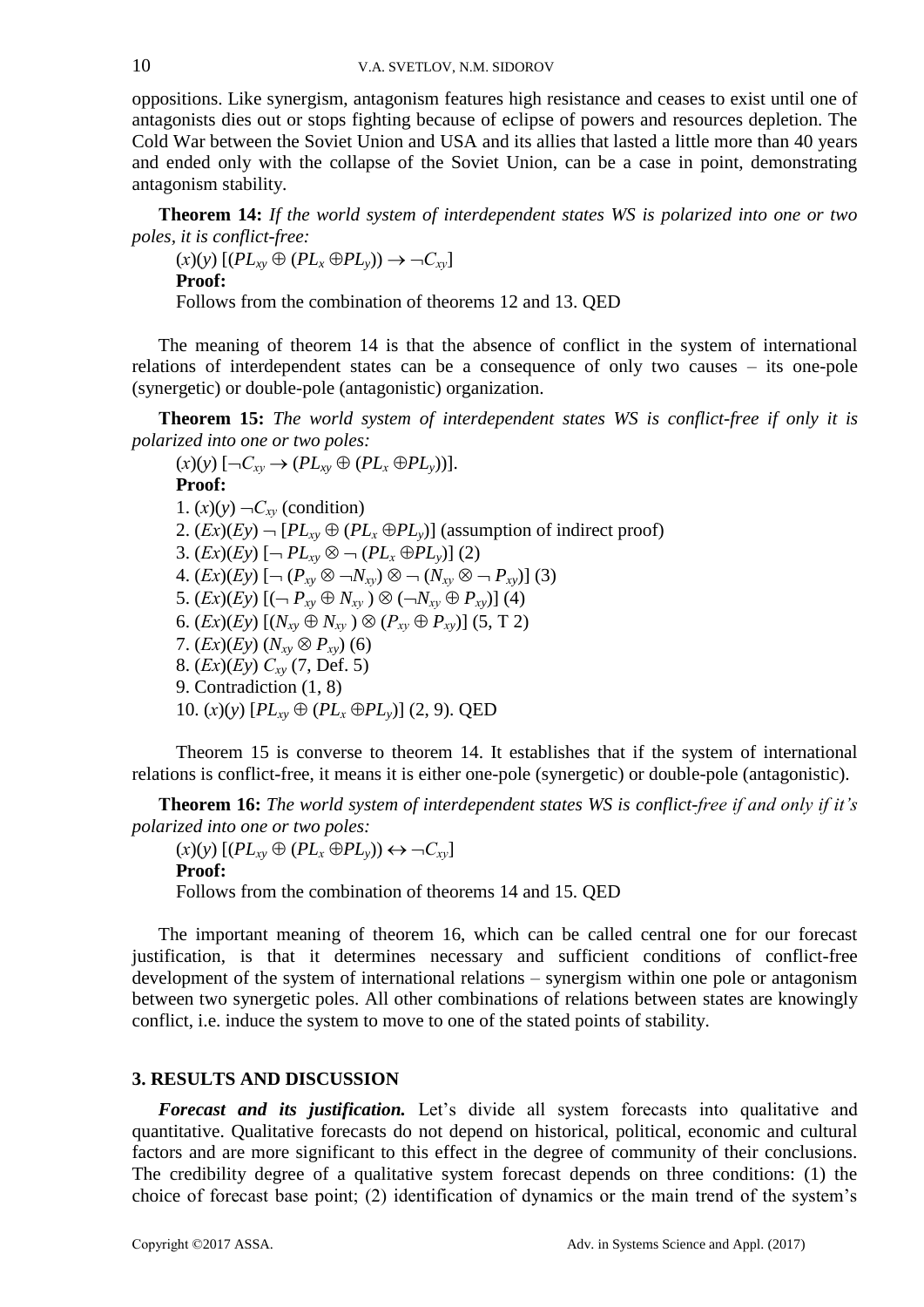11

change; (3) calculation of most probable outcomes of the system dynamics in a chosen period of time.

We choose the Cold War's end as base point of suggested forecast. The reasons are the following. From the system perspective, the Cold War represented antagonism of two superpowers (together with their allies) – the Soviet Union and USA. The world system *WS* was divided into two poles and according to theorem 13 was conflict-free and, therefore, a steady point of stability. Each superpower strongly tried to maintain power balance in the military, first of all, nuclear field, which gave rise to the stability effect.

However, the logic of antagonism development appeared stern and one of the antagonists – USSR eventually ceased to exist. Antagonism and the resulting division of the states' world system *WS* into two poles disappeared. However, the following 15-year domination of USA didn't make the world system *WS* more stable and predictable for one reason only: USA didn't become a powerful source of synergism for the whole world system neither in economic nor in political and military terms. On the contrary, the USA strategy focused on its isolated domination led and has been leading till now to strengthening and expansion of regional wars, emergence of new centers and waves of terrorism, and destruction of traditional states. According to theorem 16, it means that the world system *WS* reached not the "history end" but a new system conflict and consequently uprise of whirling motion to a new point of stability. *Chaotic and therefore poorly predictable movement of the world system WS from the burnt-out antagonism of two superpowers to a new point of stability – the main trend of the modern history after the Cold War's end.* 

It follows from theorem 16 that the world economy can have only two points of stability– association of all (or the major part) states into one synergetic system or their dissociation no longer on the ideological basis into two antagonistic poles.

Before discussing the chances of each of these outcomes, it's reasonable to assess the resiliency of an idea popular in political and diplomatic quarters – the idea of "multipolar world", "polycentric architecture of international relations" that appeared as counterbalance to the idea of USA unconditional domination.

Let' consider the simplest example of multipolarity. Let's assume the world system *WS*  consists of three states – Russia, China, and USA. Pure algebra shows that in this case four conflict-free and four conflict states are possible. Conflict-free states, in their turn, include one synergetic (all three states are friends) and three antagonistic (any two countries confront the third one) states. Therefore, the world system multipolarity is possible only as purely quantitative expansion of synergism or antagonism of its members with binding preservation of its pole number (one or two). Otherwise, when it has no poles or there are two poles, the world system becomes conflict, the sole destiny of which is to drift to new points of stability.

*Thus, our theory states that there are no any other conflict-free states of the world system WS except one- or double-pole ones. The appearance of configurations with three and more poles in a conflict-free world system or the lack of any poles as long-term and stable state is impossible on the purely formal grounds.* 

If we take into account that negative and positive relations can vary in their impact (lovefriendship-sympathy; hatred-enmity-antipathy), there are the following new opportunities [1].

Firstly, any pole of synergetic or antagonistic system without conflict occurrence can be divided into several subsets (subpoles), the members of which are positively related to each other more strongly than all the other members. Relations of incompatibility of the members of different poles can also vary within antagonistic systems, but in this case from strongly negative to weakly negative. Secondly, any synergetic or antagonistic system can coexist conflict-free with any other number of poles symmetrically independent on them.

One-pole system of international relations is a synergetic system (follows from Def. 6 and Def. 8). If synergism as a universal tendency has no any strong opposition, then what is now called "global community" would quickly emerge. However, the major obstacle to achieving this outcome by the world system is not so much significant differences in economic, political, ethnic,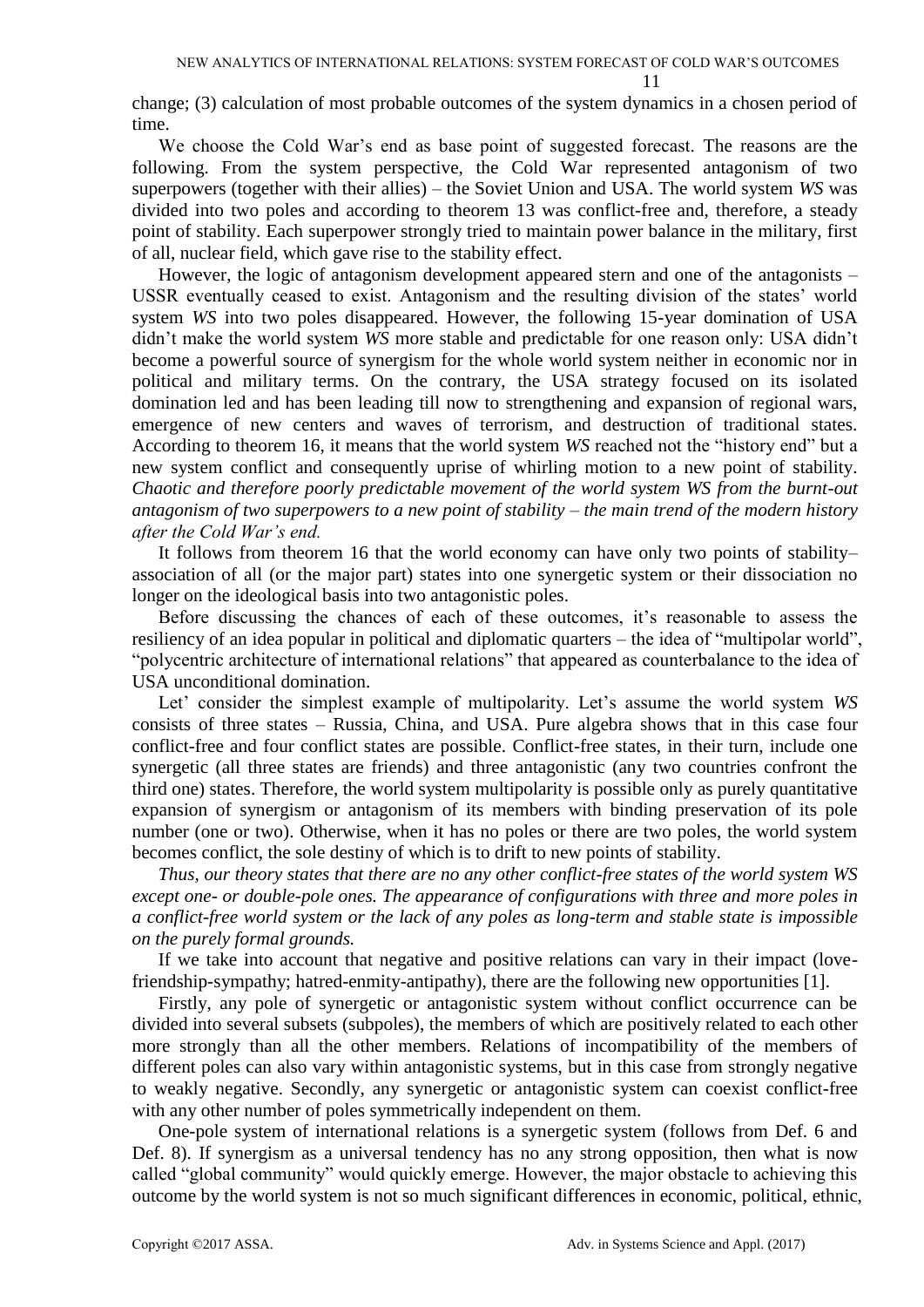religious and cultural conditions of different nations' existence, sometimes coming to their total incompatibility, as the state's need to defend its national interests, which always fatally counteracts the unconditional "victory" of panhuman interests [13].

In view of the above stated, achieving the state of universal synergism by the humanity appears an extremely unlikely outcome of the transformation of the world system of relations after the Cold War's end in the foreseeable future.

A double-pole system of international relations is an antagonistic system (follows from Def. 7 and Def. 9). So far, today there are no any prerequisites of military, economic or cultural nature, which indicate the imminence of arising two opposing world centers of forces. The economic competition of China and USA will never result in worldwide economic antagonism because of their economic interdependence, i.e. it will always be local and temporal. The similar conclusion can be made in relation to the military competition of Russia and USA. Any tendency of the world system division into two new poles will always be opposed by the tendencies of global labour and capital market formation, scarcity of resources, and consequently inevitable mutual dependence of all countries.

Thus, antagonism as a point of stability and inevitable division of the world system into two poles now and in the foreseen future can be considered not less problematic solution to its conflict of the world system of relations than universal synergism [14].

In view of the foregoing, our forecast is based on the following system regularity. If neither of the two possible points of stability is reachable in a definite period of time for a changing system, then the system most likely starts steadily oscillating (fluctuating) between them within its limits.

*Forecast: after the Cold War's end the world system of states WS reached a stage of sustained oscillation between two conflict-free and equally unreachable states – unipolarity (synergism) and bipolarity (antagonism). Taking into account present tendencies counteracting to the achievement of each of the stated points of stability, this stage will last at least till the middle of the 21st century.* 

Empirical characteristics of the oscillation of the world system of states in a given time period will be determined by particular correlation of two counter forces, forming the basic conflict of any system, – a tendency to universal association of states into one global community and a tendency to protection of their national interests [10].

## **4 CONCLUSION**

● There are two stable prejudices among analysts and practitioners of international relations. The both of them are related to misestimation of the conflict essence and functions in the evolution of the world system of states.

● According to the first prejudice, conflict is a solely deconstructive state, and all disputes, as a rule, unfold around searching for efficient methods of its prevention or resolution.

• According to the second prejudice, antagonism and such its important kind as war, are identified with conflict or are considered its type.

● The both prejudices can be overcome with a new theoretical approach, called *new analytics*. Conflict is considered the only condition of transformation of the world system of international relations between the points of stability (attractors); synergism and antagonism – two (and only two) steady conflict-free states.

#### **REFERENCES**

- [1] Svetlov, V. A. (2013). *Vvedenie v edinuyu teoriyu analiza i razresheniya konfliktov* [Introduction to a unified theory of conflict analysis and solutions]. Moscow, Russia: Librokom. [in Russian]
- [2] Huntington, S. (1996). *The Clash of Civilizations and the Remaking of World Order* , New York, NY: Simon & Schuster.